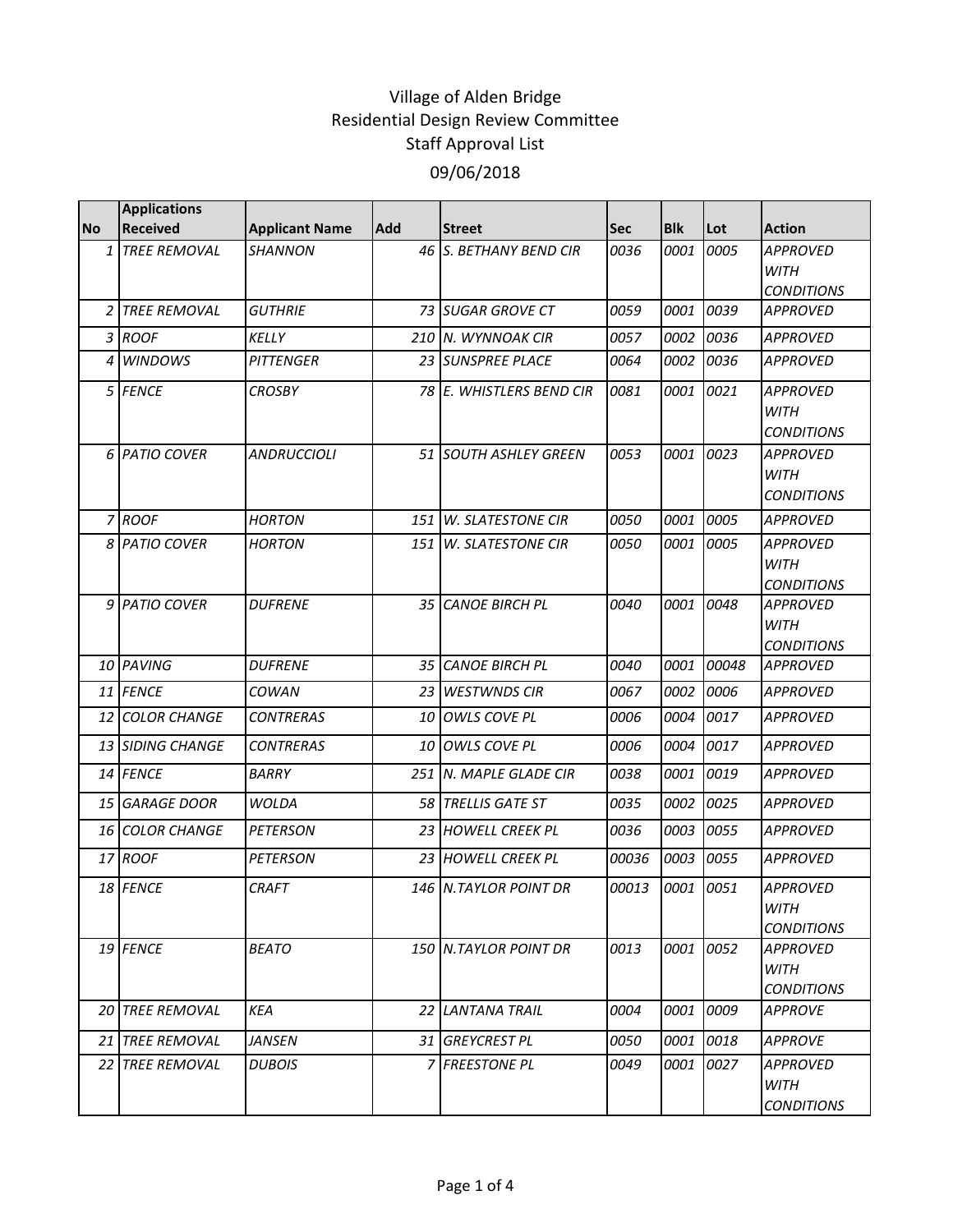|           | <b>Applications</b> |                       |     |                              |      |               |      |                                      |
|-----------|---------------------|-----------------------|-----|------------------------------|------|---------------|------|--------------------------------------|
| <b>No</b> | <b>Received</b>     | <b>Applicant Name</b> | Add | <b>Street</b>                | Sec  | <b>Blk</b>    | Lot  | <b>Action</b>                        |
|           | 23 FENCE            | CHARBONNEAU           | 142 | <b>N. TAYLOR POINT DR</b>    | 0013 | 0001          | 0050 | <b>APPROVED</b><br><b>WITH</b>       |
|           |                     |                       |     |                              |      |               |      | <b>CONDITIONS</b>                    |
|           | 24 COLOR CHANGE     | <b>STAVAR</b>         |     | 18 E. HONEY GROVE PL         | 0030 | 0001          | 0033 | <b>APPROVE</b>                       |
|           | 25 FENCE            | <b>BRIDGES</b>        |     | 176 BRISTOL BEND CIR         | 0008 | 0003          | 0021 | <b>APPROVED</b>                      |
|           |                     |                       |     |                              |      |               |      | <b>WITH</b>                          |
|           |                     |                       |     |                              |      |               |      | <b>CONDITIONS</b>                    |
|           | 26 FENCE            | <b>NELSON</b>         |     | 180 BRISTOL BEND CIR         | 0008 | 0003          | 0022 | <b>APPROVED</b>                      |
|           |                     |                       |     |                              |      |               |      | <b>WITH</b>                          |
|           | 27 ROOF             | <b>SEWELL</b>         |     | 55 N. YORK GATE CT           | 0019 | 0002          | 0015 | <b>CONDITIONS</b>                    |
|           | 28 ROOF             | <b>SATHIRAJ</b>       |     |                              |      |               |      | <b>APPROVED</b>                      |
|           |                     |                       |     | 118 BRISTOL BEND CIR         | 0075 | 0001          | 0023 | <b>APPROVED</b>                      |
|           | 29 TREE REMOVAL     | <b>RYAN</b>           |     | 19 COLUMNBERRY CT            | 0084 | 0002          | 0023 | <b>APPROVED</b>                      |
|           | 30 ROOF             | <b>DOUGLASS</b>       |     | 35 S. TAYLOR POINT DR        | 0013 | 0003          | 0039 | <b>APPROVED</b>                      |
|           | 31 AWNINGS          | YLAGAN                | 2   | <b>GLADE BANK PL</b>         | 0006 | 0003          | 0028 | <b>APPROVED</b>                      |
|           |                     |                       |     |                              |      |               |      | <b>WITH</b>                          |
|           | 32 FENCE            | YLAGAN                | 2   | <b>GLADE BANK PL</b>         | 0006 | 0003          | 0028 | <b>CONDITIONS</b><br><b>APPROVED</b> |
|           |                     |                       |     |                              |      |               |      | <b>WITH</b>                          |
|           |                     |                       |     |                              |      |               |      | <b>CONDITIONS</b>                    |
|           | 33 FENCE            | REED                  |     | 58 HERMIT THRUSH PL          | 0079 | 0001          | 0024 | <b>APPROVED</b>                      |
|           | 34 TREE REMOVAL     | <b>STEEN</b>          |     | 34 S BRISTOL OAK CIR         | 0011 | 0002          | 0053 | <b>APPROVED</b>                      |
|           | 35 POWER            | <b>WYMORE</b>         |     | 150 N HAWTHORNE              | 0086 | 0001          | 0006 | <b>APPROVED</b>                      |
|           | <b>GENERATOR</b>    |                       |     | <b>HOLLOW CIR</b>            |      |               |      | <b>WITH</b>                          |
|           |                     |                       |     |                              |      |               |      | <b>CONDITIONS</b>                    |
|           | 36 PUTTING GREEN    | <b>VIDRINE</b>        |     | 59 SILVER BAYOU CT           | 0074 | 0002          | 0005 | <b>APPROVED</b>                      |
|           | 37 TREE REMOVAL     | <b>VIDRINE</b>        |     | 59 SILVER BAYOU CT           | 0074 | 0002          | 0005 | <b>APPROVED</b>                      |
|           |                     |                       |     |                              |      |               |      | <b>WITH</b>                          |
|           |                     |                       |     |                              |      |               |      | <b>CONDITIONS</b>                    |
|           | 38 FENCE            | <b>HERMANCE</b>       |     | 19 N GOLDENVINE CIR          | 0065 | $0002$ $0042$ |      | <b>APPROVED</b>                      |
|           |                     |                       |     |                              |      |               |      | <b>WITH</b><br><b>CONDITIONS</b>     |
|           | 39 ROOF             | ADAMS                 |     | 39 ORCHARD PINES PL          | 0056 | 0003          | 0020 | <b>APPROVED</b>                      |
|           |                     |                       |     |                              |      |               |      |                                      |
|           | 40 TREE REMOVAL     | <b>DEFORD</b>         |     | 67 S BRISTOL OAK CIR         | 0011 | 0001          | 0045 | <b>APPROVED</b>                      |
|           |                     |                       |     |                              |      |               |      | <b>WITH</b>                          |
|           | 41 ROOF             | <b>LEE</b>            |     | <b>159 IS BROOKSEDGE CIR</b> | 0058 | 0003          | 0011 | <b>CONDITIONS</b><br><b>APPROVED</b> |
|           |                     |                       |     |                              |      |               |      |                                      |
|           | 42 FENCE            | <b>SELBY</b>          |     | 26 CAMBORN PL                | 0086 | 0002          | 0059 | <b>APPROVED</b>                      |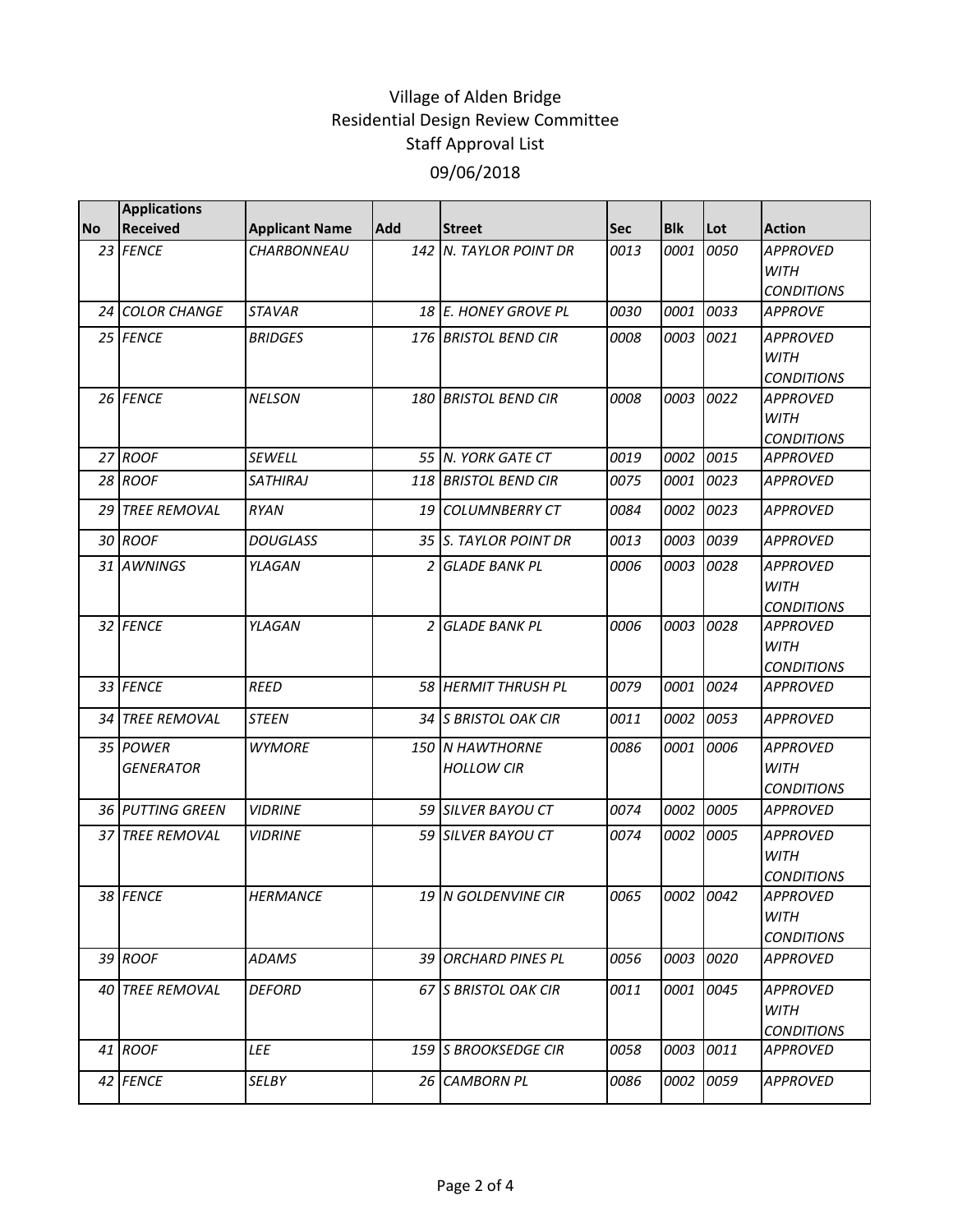|           | <b>Applications</b>    |                                     |     |                              |             |            |      |                                                     |
|-----------|------------------------|-------------------------------------|-----|------------------------------|-------------|------------|------|-----------------------------------------------------|
| <b>No</b> | <b>Received</b>        | <b>Applicant Name</b>               | Add | <b>Street</b>                | <b>Sec</b>  | <b>Blk</b> | Lot  | <b>Action</b>                                       |
|           | 43 SPA                 | <b>HUHN</b>                         |     | 15 ALDEN GLEN CT             | 0020        | 0001       | 0004 | <b>APPROVED</b><br><b>WITH</b><br><b>CONDITIONS</b> |
|           | 44 PATIO COVER         | <b>CRETSINGER</b>                   |     | 63 W ARDSLEY SQUARE PL       | 0070        | 0001       | 0067 | <b>APPROVED</b><br><b>WITH</b><br><b>CONDITIONS</b> |
|           | 45 TREE REMOVAL        | <b>HUEBLER</b>                      |     | 30 E STERLING POND CIR       | 0003        | 0003       | 0008 | <b>APPROVED</b>                                     |
|           | <b>46 TREE REMOVAL</b> | <b>CLARK</b>                        | 111 | <b>W SLATESTONE CIR</b>      | <i>0050</i> | 0001       | 0015 | <b>APPROVED</b><br><b>WITH</b><br><b>CONDITIONS</b> |
|           | 47 FENCE               | <b>APANEL</b>                       |     | 91 S DOWNY WILLOW CIR        | 0060        | 0001       | 0023 | <b>APPROVED</b><br><b>WITH</b><br><b>CONDITIONS</b> |
|           | <b>48 TREE REMOVAL</b> | <b>DUFRENE</b>                      |     | 35 CANOE BIRCH PL            | 0040        | 0001       | 0048 | <b>APPROVED</b>                                     |
| 49        | <b>COLOR CHANGE</b>    | <b>OWENS</b>                        |     | 98 W SANDALBRANCH CIR        | 0018        | 0001       | 0004 | <b>APPROVED</b>                                     |
|           | 50 COLOR CHANGE        | <b>LEUNG LIVING</b><br><b>TRUST</b> |     | 175 N WESTWINDS CIR          | 0067        | 0002       | 0011 | <b>APPROVED</b>                                     |
|           | 51 COLOR CHANGE        | LEUNG                               |     | 171 N WESTWINDS CIR          | 0067        | 0002       | 0012 | <b>APPROVED</b>                                     |
|           | <b>52 COLOR CHANGE</b> | BUWALDA                             |     | <b>68 E SANDALBRANCH CIR</b> | 0018        | 0001       | 0023 | <b>APPROVED</b>                                     |
|           | 53 FENCE               | <b>FENCE</b>                        |     | 23 HAWTHORNE HOLLOW<br>CIR   | 0086        | 002        | 0023 | <b>APPROVED</b>                                     |
|           | 54 WINDOWS             | <b>BILNOSKI</b>                     |     | <b>75 SILVER CRESCENT CT</b> | 0001        | 0002       | 0029 | <b>APPROVED</b>                                     |
|           | 55 ROOF                | <b>PHIPPS</b>                       |     | 142 LATTICE GATE ST          | 0035        | 0002       | 0004 | <b>APPROVED</b>                                     |
|           | 56 ROOF                | <b>WEAVER</b>                       |     | 202 LATTICE GATE ST          | 0055        | 0001       | 0028 | APPROVED                                            |
|           | 57 DOORS               | <b>BILNOSKI</b>                     |     | <b>75 SILVER CRESCENT CT</b> | 0001        | 0002       | 0009 | <b>APPROVED</b>                                     |
|           | 58 FENCE               | <b>HANEL</b>                        |     | 2 LARKSBERRY PL              | 0001        | 0002       | 0057 | <b>APPROVED</b>                                     |
|           | 59 FENCE               | VASQUEZ                             |     | 14 CAMBORN PL                | 0086        | 0002       | 0056 | <b>APPROVED</b>                                     |
|           | 60 TREE REMOVAL        | SANDERSON                           | 15  | <b>EDGECLIFF PL</b>          | 0049        | 0001       | 0011 | APPROVED                                            |
|           | 61 SPA                 | <b>BEEVER</b>                       |     | 18 REDLAND PL                | 0036        | 0001       | 0031 | <b>APPROVED</b><br><b>WITH</b><br><b>CONDITIONS</b> |
|           | 62 ROOF                | <b>LANDRY</b>                       | 11  | CLASSIC OAKS PL              | 0007        | 0001       | 0020 | <b>APPROVED</b>                                     |
|           | 63 ROOF                | DONNELL                             | 34  | <b>WATERMINT PL</b>          | 0084        | 0001       | 0029 | <b>APPROVED</b>                                     |
|           | 64 PATIO COVER         | <b>AUGUSTO</b>                      |     | 14 N GOLDENVINE CIR          | 0065        | 0001       | 0051 | <b>APPROVED</b><br><b>WITH</b><br><b>CONDITIONS</b> |